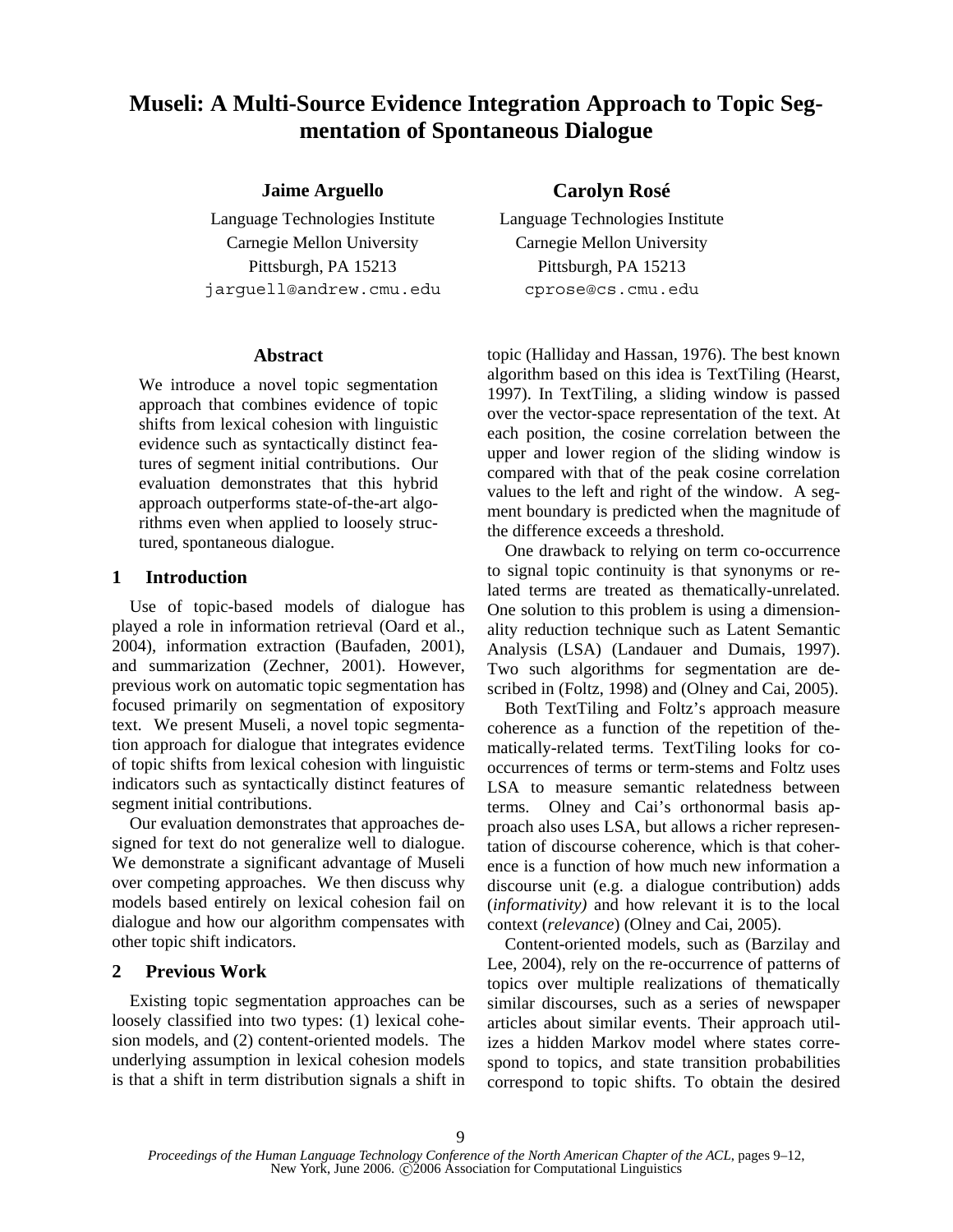number of topics (states), text spans of uniform length (individual contributions, in our case) are clustered. Then, state emission probabilities are induced using smoothed cluster-specific language models. Transition probabilities are induced by considering the proportion of documents in which a contribution assigned to the source cluster (state) immediately precedes a contribution assigned to the target cluster (state). Using an EM-like Viterbi approach, each contribution is reassigned to the state most likely to have generated it.

#### **3 Overview of Museli Approach**

We will demonstrate that lexical cohesion alone does not adequately mark topic boundaries in dialogue. Nevertheless, it can provide one meaningful source of evidence towards segmenting dialogue. In our hybrid Museli approach, we combined lexical cohesion with features that have the potential to capture something about the linguistic style that marks shifts in topic: word-unigrams, word-bigrams, and POS-bigrams for the current and previous contributions; the inclusion of at least one non-stopword term (contribution of content); time difference between contributions; contribution length; and the agent role of the previous and current contribution.

We cast the segmentation problem as a binary classification problem where each contribution is classified as NEW\_TOPIC if the contribution introduces a new topic and SAME\_TOPIC otherwise. We found that using a Naïve Bayes classifier (John & Langley, 1995) with an attribute selection wrapper using the chi-square test for ranking attributes performed better than other state-of-the-art machine learning algorithms, perhaps because of the evidence integration oriented nature of the problem. We conducted our evaluation using 10 fold cross-validation, being careful not to include instances from the same dialogue in both the training and test sets on any fold so that the results we report would not be biased by idiosyncratic communicative patterns associated with individual conversational participants picked up by the trained model.

Using the complete set of features enumerated above, we perform feature selection on the training data for each fold of the cross-validation separately, training a model with the top 1000 features, and applying that trained model to the test data. Examples of high ranking features confirm our intuition that contributions that begin new topic segments are syntactically marked. For example, many typical selected word bigrams were indicative of imperatives, such as lets-do, do-the, ok-lets, ok-try, lets-see, etc. Others included time oriented discourse markers such as now, then, next, etc.

To capitalize on differences in conversational behavior between participants assigned to different roles in the conversation (i.e., student and tutor in our evaluation corpora), we learn separate models for each role in the conversation<sup>1</sup>. This decision is based on the observation that participants with different agent-roles introduce topics with a different frequency, introduce different types of topics, and may introduce topics in a different style that displays their status in the conversation. For instance, a tutor may introduce new topics with a contribution that ends with an *imperative.* A student may introduce new topics with a contribution that ends with a *wh-question*.

# **4 Evaluation**

In this section we evaluate Museli in comparison to the best performing state-of-the-art approaches, demonstrating that our hybrid Museli approach out-performs all of these approaches on two different dialogue corpora by a statistically significant margin ( $p < .01$ ), in one case reducing the probability of error as measured by Beeferman's  $P_k$  to only 10% (Beeferman et al., 1999).

#### **4.1 Experimental Corpora**

We used two different dialogue corpora for our evaluation. The first corpus, which we refer to as the Olney & Cai corpus, is a set of dialogues selected randomly from the same corpus Olney and Cai selected their corpus from (Olney and Cai, 2005). The second corpus is a locally collected corpus of thermodynamics tutoring dialogues, which we refer to as the Thermo corpus. This corpus is particularly appropriate for addressing the research question of how to automatically segment dialogue for two reasons: First, the exploratory task that students and tutors engaged in together is more loosely structured than many task oriented domains typically investigated in the dialogue community, such as flight reservation or meeting scheduling. Second, because the tutor and student play asymmetric roles in the interaction, this corpus allows us to explore

 $1$  Dissimilar agent-roles occur in other domains as well (e.g. Travel Agent and Customer)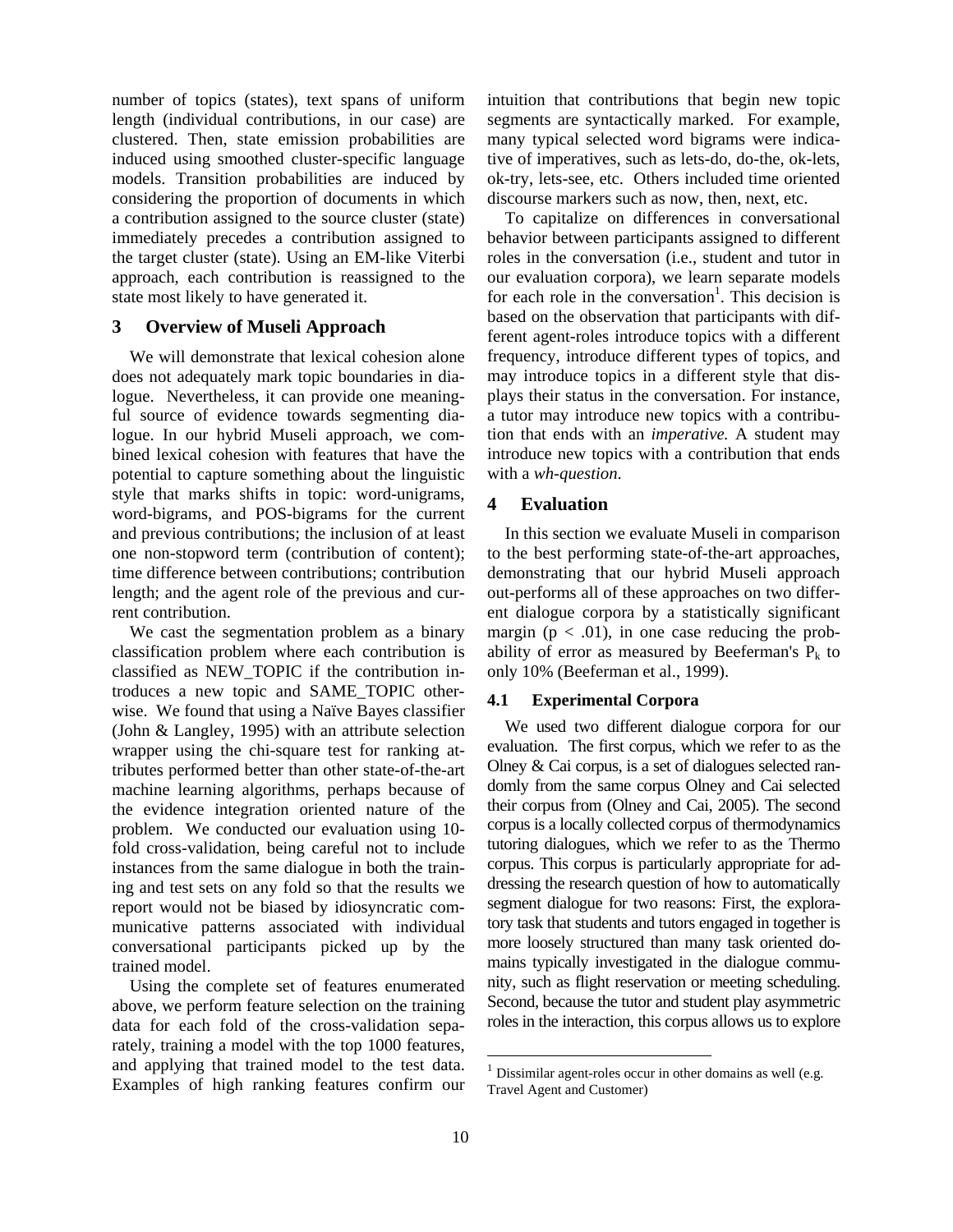how conversational role affects how speakers mark topic shifts.

Table 1 presents statistics describing characteristics of these two corpora. Similar to (Passonneau and Litman, 1993), we adopt a flat model of topicsegmentation for our gold standard based on discourse segment purpose, where a shift in topic corresponds to a shift in purpose that is acknowledged and acted upon by both conversational agents. We evaluated inter-coder reliability over 10% of the Thermo corpus mentioned above. 3 annotators were given a 10 page coding manual with explanation of our informal definition of shared discourse segment purpose as well as examples of segmented dialogues. Pairwise inter-coder agreement was above 0.7 kappa for all pairs of annotators.

|                        | Olney & Cai<br>Corpus | Thermo<br>Corpus |
|------------------------|-----------------------|------------------|
| # Dialogues            | 42                    | 22               |
| Contributions/         | 195.40                | 217.90           |
| <b>Dialogue</b>        |                       |                  |
| Contributions/         | 24.00                 | 13.31            |
| <b>Topic</b>           |                       |                  |
| <b>Topics/Dialogue</b> | 8.14                  | 16.36            |
| Words/                 | 28.63                 | 5.12             |
| Contribution           |                       |                  |

Table 1: Evaluation Corpora Statistics

#### **4.2 Baseline Approaches**

We evaluate Museli against the following algorithms: (1) Olney and Cai (Ortho), (2) Barzilay and Lee (B&L), (3) TextTiling (TT), and (4) Foltz.

As opposed to the other baseline algorithms, (Olney and Cai, 2005) applied their orthonormal basis approach specifically to dialogue, and prior to this work, report the highest numbers for topic segmentation of dialogue. Barzilay and Lee's approach is the state of the art in modeling topic shifts in monologue text. Our application of B&L to dialogue attempts to harness any existing and recognizable redundancy in topic-flow across our dialogues for the purpose of topic segmentation.

We chose TextTiling for its seminal contribution to monologue segmentation. TextTiling and Foltz consider lexical cohesion as their only evidence of topic shifts. Applying these approaches to dialogue segmentation sheds light on how term distribution in dialogue differs from that of expository monologue text (e.g. news articles).

The Foltz and Ortho approaches require a trained LSA space, which we prepared as described in (Olney and Cai, 2005). Any parameter tuning for approaches other than our hybrid approach was computed over the entire test set, giving competing algorithms the maximum advantage.

In addition to these approaches, we include segmentation results from three degenerate approaches: (1) classifying *all* contributions as NEW\_TOPIC (ALL), (2) classifying *no* contributions as NEW\_TOPIC (NONE), and (3) classifying contributions as NEW\_TOPIC at *uniform intervals* (EVEN), corresponding to the average reference topic length (see Table 1).

As a means for comparison, we adopt two evaluation metrics:  $P_k$  and f-measure. An extensive argument of  $P_k$ 's robustness (if k is set to  $\frac{1}{2}$  the average reference topic length) is present in (Beeferman, et al. 1999).  $P_k$  measures the probability of misclassifying two contributions a distance of k contributions apart, where the classification question is *are the two contributions part of the same topic segment or not?* Lower  $P_k$  values are preferred over higher ones. It equally captures the effect of false-negatives and false-positives and it favors near misses. F-measure punishes false positives equally, regardless of the distance to the reference boundary.

#### **4.3 Results**

Results for all approaches are displayed in Table 2. Note that lower values of  $P_k$  are preferred over higher ones. The opposite is true of F-measure. In both corpora, Museli performed significantly better than all other approaches ( $p < .01$ ).

|                | <b>Olney &amp; Cai Corpus</b> |        | <b>Thermo Corpus</b> |        |
|----------------|-------------------------------|--------|----------------------|--------|
|                | $P_{k}$                       | F      | $P_{k}$              | F      |
| <b>NONE</b>    | 0.4897                        |        | 0.4900               |        |
| ALL            | 0.5180                        |        | 0.5100               |        |
| <b>EVEN</b>    | 0.5117                        |        | 0.5132               |        |
| TT             | 0.6240                        | 0.1475 | 0.5353               | 0.1614 |
| <b>B&amp;L</b> | 0.6351                        | 0.1747 | 0.5086               | 0.1512 |
| Foltz          | 0.3270                        | 0.3492 | 0.5058               | 0.1180 |
| Ortho          | 0.2754                        | 0.6012 | 0.4898               | 0.2111 |
| <b>Museli</b>  | 0.1051                        | 0.8013 | 0.4043               | 0.3693 |

Table 2: Results on both corpora

#### **4.4 Error Analysis**

Results for all approaches are better on the Olney and Cai corpus than the Thermo corpus. The Thermo corpus differs profoundly from the Olney and Cai corpus in ways that very likely influenced the performance. For instance, in the *Thermo corpus* each dialogue contribution is an average of 5 words long, whereas in the *Olney and Cai corpus*